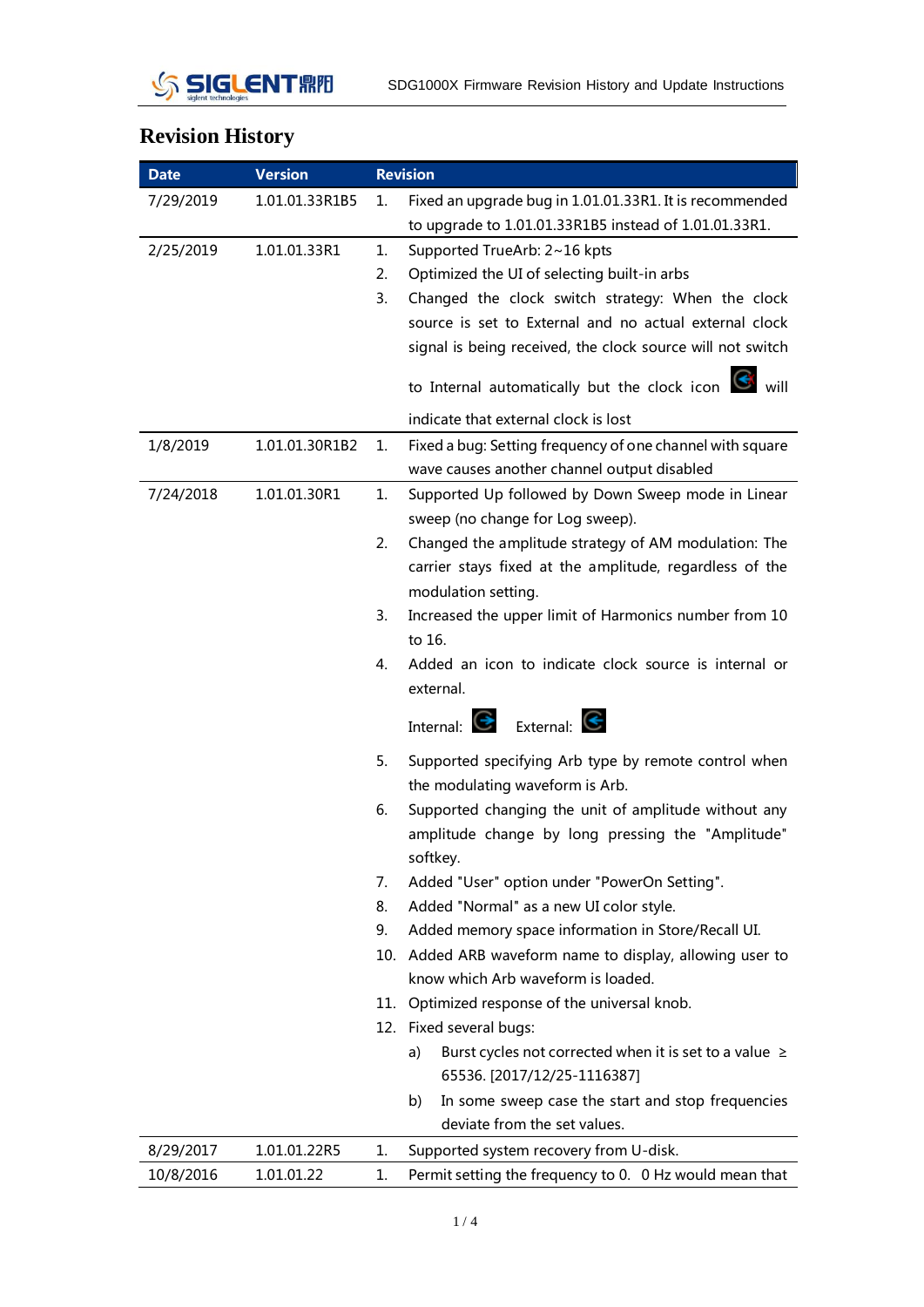

SDG1000X Firmware Revision History and Update Instructions

| <b>Date</b> | <b>Version</b> |    | <b>Revision</b>                                          |  |  |  |
|-------------|----------------|----|----------------------------------------------------------|--|--|--|
|             |                |    | the DDS accumulated phase word would be held/not         |  |  |  |
|             |                |    | change with time.                                        |  |  |  |
|             |                | 2. | Fixed several bugs                                       |  |  |  |
|             |                |    | Single Channel AM Modulation Output Amplitude Is<br>a)   |  |  |  |
|             |                |    | 9.3% too low                                             |  |  |  |
|             |                |    | Manual trigger cannot trigger both channels at the<br>b) |  |  |  |
|             |                |    | same time                                                |  |  |  |
|             |                |    | SW bug regarding the modulation with noise<br>C)         |  |  |  |
|             |                |    | Display graphic error for displayed wave shape<br>d)     |  |  |  |
|             |                |    | Cannot save the last state after the update<br>a)        |  |  |  |
| 8/1/2016    | 1.01.01.21R1   | 1. | Fixed several bugs                                       |  |  |  |
| 3/29/2016   | 1.01.01.19R2   |    | The first formal release                                 |  |  |  |

## **Compatibility between Versions**

| <b>Source Version</b> | <b>Object Version</b> | <b>Compatibility</b> |
|-----------------------|-----------------------|----------------------|
| 1.01.01.33R1          | 1.01.01.33R1B5        | Tested               |
| 1.01.01.30R1B2        | 1.01.01.33R1B5        | Not Tested           |
| 1.01.01.30R1          | 1.01.01.33R1B5        | Tested               |
| 1.01.01.22R5          | 1.01.01.33R1B5        | Tested               |
| 1.01.01.22            | 1.01.01.33R1B5        | Tested               |
| 1.01.01.21R1          | 1.01.01.33R1B5        | Not Tested           |
| 1.01.01.19R2          | 1.01.01.33R1B5        | Tested               |
|                       |                       |                      |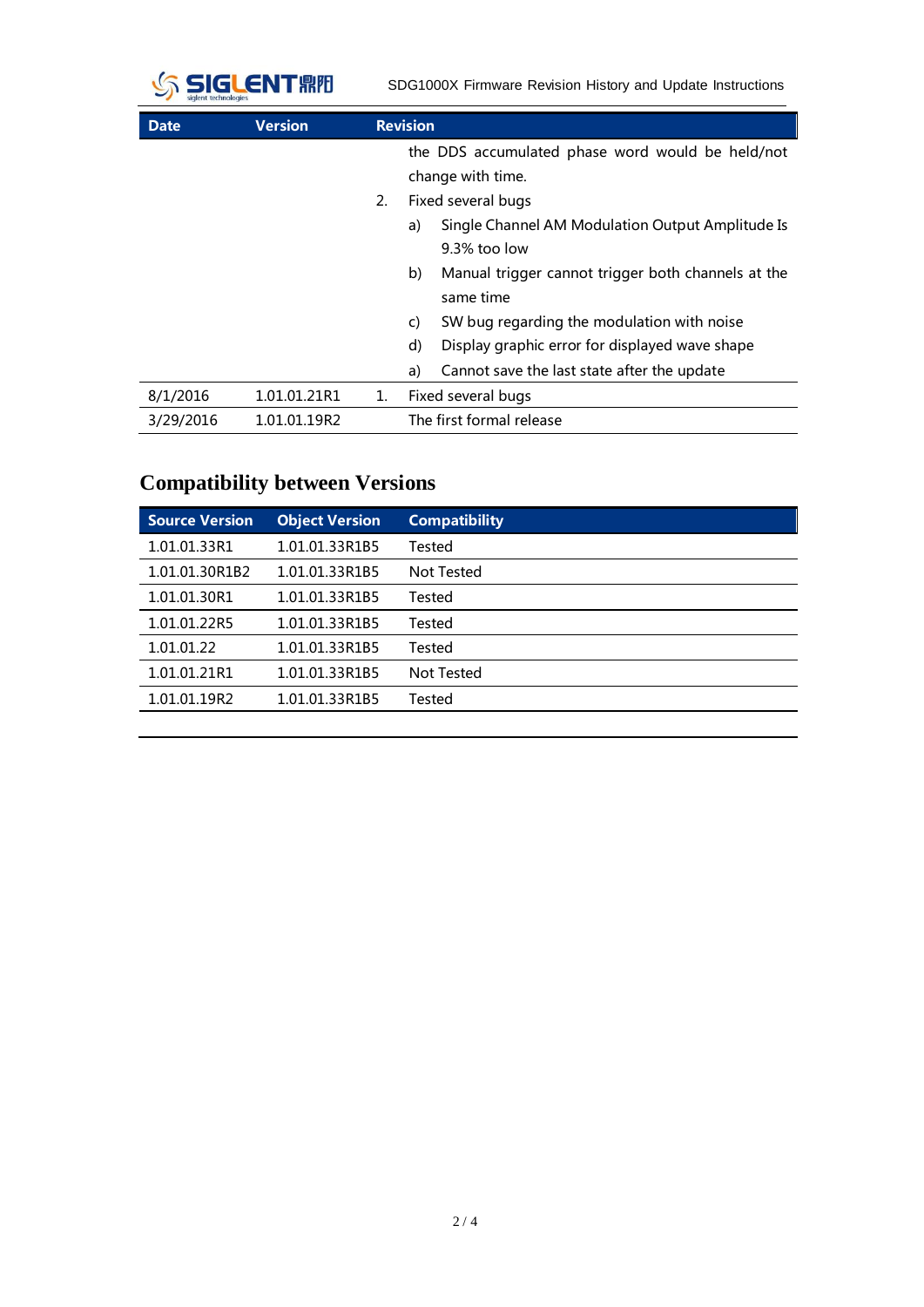

## **Update Instructions**

## **WARNING: DO NOT shut off the instrument until the update is completed.**

1. Copy the update file (\*.ads) to a FLASH type U-disk, and then connect the U-disk to the USB host port of the instrument.



2. Press the Utility key on the front panel, and then softkey "System ->Page 1/2 -> Firmware Update", to enter the interface of the file browser.



3. Select " USB Device" thru the knob on the front panel, press "Browse", and then select the correct ads file using the knob